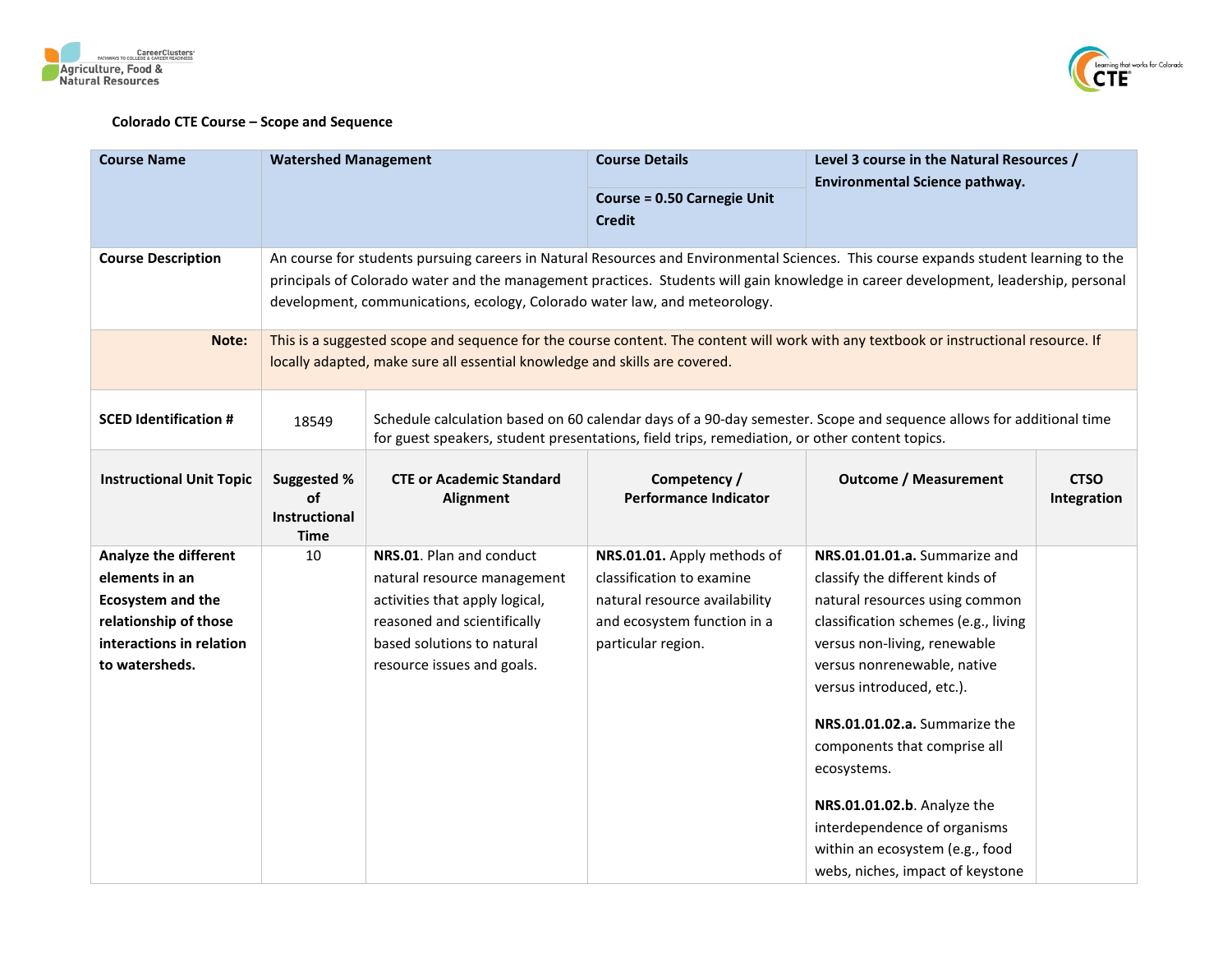



| <b>Understanding the</b><br>specific ecology<br>concepts and principles<br>of water ecosystems | 12 | NRS.01. Plan and conduct<br>natural resource management<br>activities that apply logical,<br>reasoned and scientifically<br>based solutions to natural<br>resource issues and goals. | NRS.01.04. Apply ecological<br>concepts and principles to<br>aquatic natural resource<br>systems. | NRS.01.04.01.a. Summarize the<br>roles and properties of<br>watersheds.<br>NRS.01.04.01.b. Assess the<br>function of watersheds and their<br>effect on natural resources.                                                                                                                                                                                                                                                                                                                                                                                                                                                                                                                                                                                     |
|------------------------------------------------------------------------------------------------|----|--------------------------------------------------------------------------------------------------------------------------------------------------------------------------------------|---------------------------------------------------------------------------------------------------|---------------------------------------------------------------------------------------------------------------------------------------------------------------------------------------------------------------------------------------------------------------------------------------------------------------------------------------------------------------------------------------------------------------------------------------------------------------------------------------------------------------------------------------------------------------------------------------------------------------------------------------------------------------------------------------------------------------------------------------------------------------|
|                                                                                                |    |                                                                                                                                                                                      |                                                                                                   | species, etc.) and assess the<br>dependence of organisms on<br>nonliving components (climate,<br>geography, energy flow, nutrient<br>cycling, etc.).<br>NRS.01.01.02.c. Conduct<br>analyses of ecosystems and<br>document the interactions of<br>living species and non-living<br>resources.<br>NRS.01.01.03.b. Analyze how<br>biodiversity develops through<br>evolution, natural selection and<br>adaptation; explain the<br>importance of biodiversity to<br>ecosystem function and<br>availability of natural resources.<br><b>NRS.01.01.03.c.</b> Evaluate<br>biodiversity in ecosystems and<br>devise strategies to enhance the<br>function of an ecosystem and the<br>availability of natural resources<br>by increasing the level of<br>biodiversity. |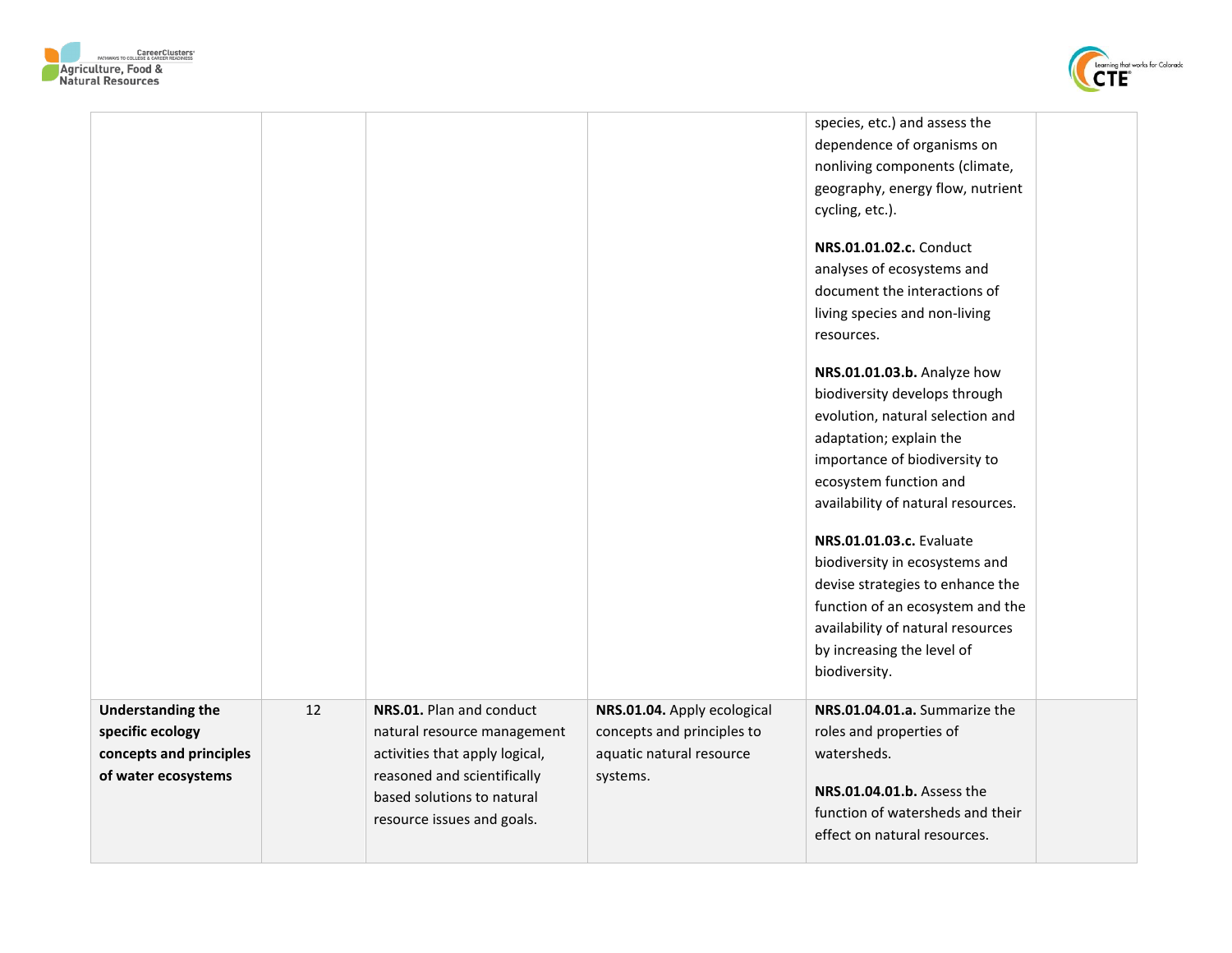



|  |  | NRS.01.04.01.c. Evaluate and        |  |
|--|--|-------------------------------------|--|
|  |  | defend the importance of            |  |
|  |  | watersheds to ecosystem             |  |
|  |  | function.                           |  |
|  |  |                                     |  |
|  |  | NRS.01.04.02.a. Examine and         |  |
|  |  | describe the importance of          |  |
|  |  | groundwater and surface water       |  |
|  |  | to natural resources.               |  |
|  |  |                                     |  |
|  |  | NRS.01.04.02.b. Analyze how         |  |
|  |  | different classifications of ground |  |
|  |  | and surface water affect            |  |
|  |  | ecosystem function.                 |  |
|  |  |                                     |  |
|  |  | NRS.01.04.02.c. Devise and apply    |  |
|  |  | strategies to manage, protect,      |  |
|  |  | enhance or improve sources of       |  |
|  |  | groundwater or surface water        |  |
|  |  | based on its properties.            |  |
|  |  | NRS.01.04.03.a. Compare and         |  |
|  |  | contrast riparian zones and         |  |
|  |  | riparian buffers based on their     |  |
|  |  | unction.                            |  |
|  |  |                                     |  |
|  |  | NRS.01.04.03.b. Assess              |  |
|  |  | techniques used in the creation,    |  |
|  |  | enhancement and management          |  |
|  |  | of riparian zones and riparian      |  |
|  |  | buffers.                            |  |
|  |  |                                     |  |
|  |  | NRS.01.04.03.c. Devise and apply    |  |
|  |  | strategies for the creation,        |  |
|  |  | enhancement and management          |  |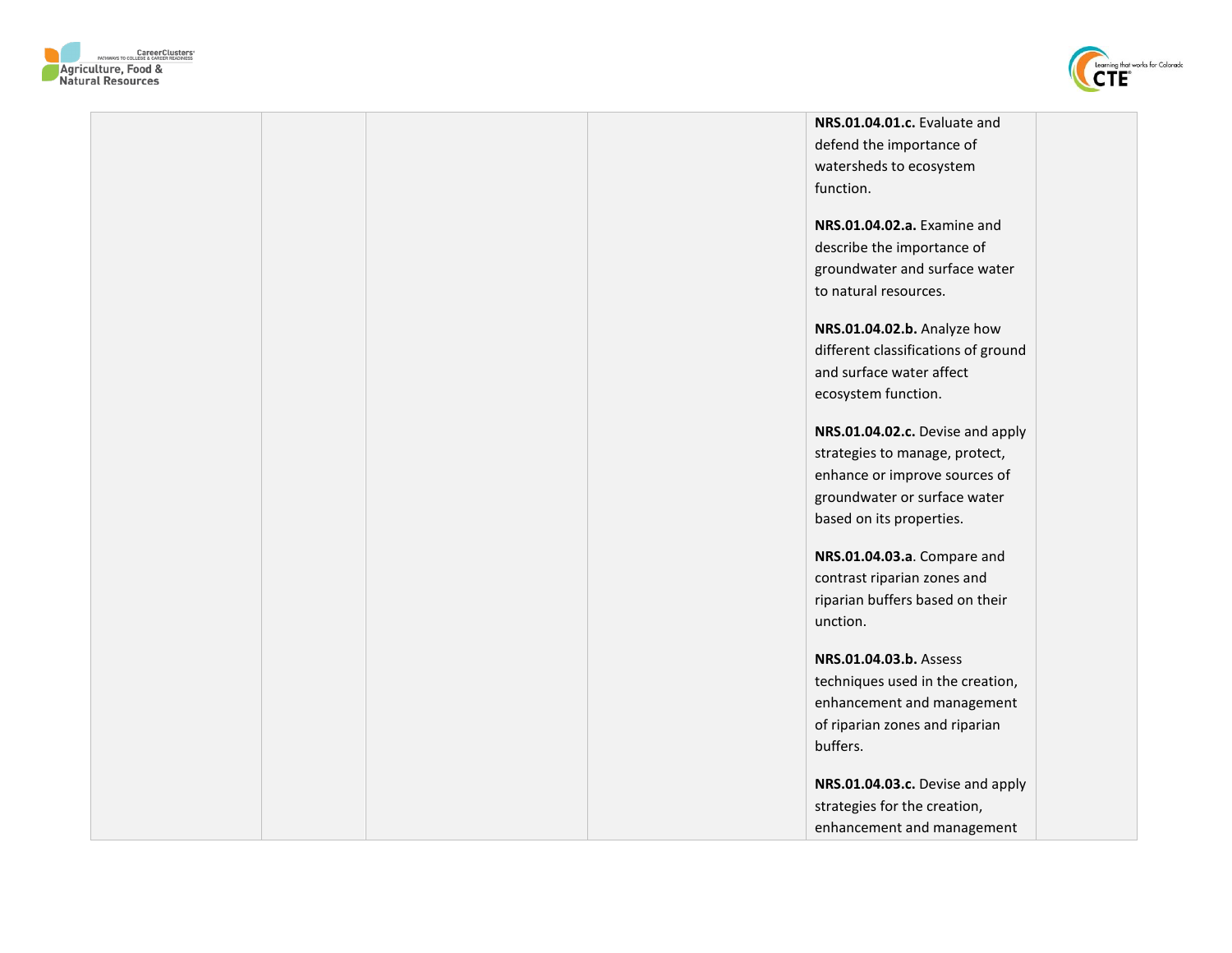



|                                                                                              |    |                                                                                    |                                                                                                                                                                                                                                                                                                                      | of riparian zones and riparian                                                                                                                                                                                                                                                                                                                                                                                                                                                                                                                                                                                                                                                                                                                                                                                                                     |  |
|----------------------------------------------------------------------------------------------|----|------------------------------------------------------------------------------------|----------------------------------------------------------------------------------------------------------------------------------------------------------------------------------------------------------------------------------------------------------------------------------------------------------------------|----------------------------------------------------------------------------------------------------------------------------------------------------------------------------------------------------------------------------------------------------------------------------------------------------------------------------------------------------------------------------------------------------------------------------------------------------------------------------------------------------------------------------------------------------------------------------------------------------------------------------------------------------------------------------------------------------------------------------------------------------------------------------------------------------------------------------------------------------|--|
|                                                                                              |    |                                                                                    |                                                                                                                                                                                                                                                                                                                      | buffers.                                                                                                                                                                                                                                                                                                                                                                                                                                                                                                                                                                                                                                                                                                                                                                                                                                           |  |
| Define the importance<br>of water laws and<br>government agencies in<br>managing watersheds. | 16 | NRS.02. Analyze the<br>interrelationships between<br>natural resources and humans. | NRS.02.01. Examine and<br>interpret the purpose,<br>enforcement, impact and<br>effectiveness of laws and<br>agencies related to natural<br>resource management,<br>protection, enhancement and<br>improvement (e.g., water<br>regulations, game laws, historic<br>preservation laws,<br>environmental policy, etc.). | NRS.02.01.01.a. Distinguish<br>between the types of laws<br>associated with natural resources<br>systems.<br>NRS.02.01.01.b. Analyze the<br>structure of laws associated with<br>natural resources systems.<br>NRS.02.01.01.c. Evaluate the<br>impact of laws associated with<br>natural resources systems (e.g.,<br>mitigation, water regulations,<br>carbon emissions, game limits,<br>invasive species, etc.).<br>NRS.02.01.02.a. Distinguish<br>between the types of agencies<br>associated with natural resources<br>systems.<br>NRS.02.01.02.b. Analyze the<br>specific purpose of agencies<br>associated with natural resources<br>systems.<br>NRS.02.01.02.c. Evaluate the<br>impact and effectiveness of<br>agencies associated with natural<br>resources systems (e.g.,<br>regulation of consumption,<br>prevention of damage to natural |  |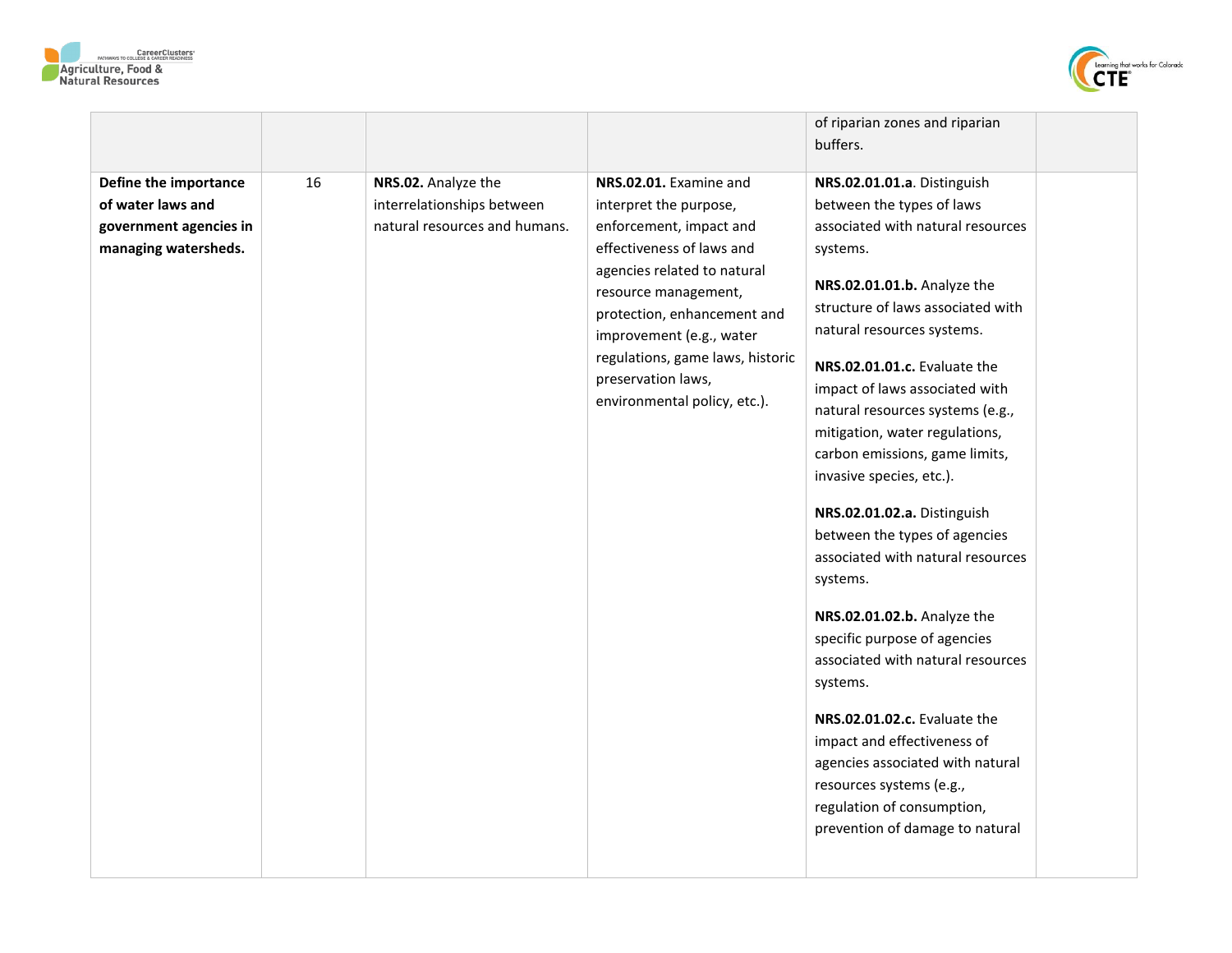



|                                                                                         |    |                                                                                    | NRS.02.03. Analyze how<br>modern perceptions of natural<br>resource management,<br>protection, enhancement and<br>improvement change and<br>develop over time. | resources systems, management<br>of ecological interactions, etc.).<br>NRS.02.03.01.a. Summarize and<br>categorize the different social<br>considerations in regards to the<br>use of natural resources (e.g.,<br>public versus private, laws and<br>regulations, economics, green<br>technology, etc.).<br>NRS.02.03.01.b. Analyze how<br>social considerations can affect<br>the use and sustainability of                                           |  |
|-----------------------------------------------------------------------------------------|----|------------------------------------------------------------------------------------|----------------------------------------------------------------------------------------------------------------------------------------------------------------|--------------------------------------------------------------------------------------------------------------------------------------------------------------------------------------------------------------------------------------------------------------------------------------------------------------------------------------------------------------------------------------------------------------------------------------------------------|--|
|                                                                                         |    |                                                                                    |                                                                                                                                                                | natural resources.                                                                                                                                                                                                                                                                                                                                                                                                                                     |  |
| <b>Evaluate out outdoor</b><br>recreation impacts<br>water availability and<br>quality. | 12 | NRS.02. Analyze the<br>interrelationships between<br>natural resources and humans. | NRS.02.02. Assess the impact<br>of human activities on the<br>availability of natural resources.                                                               | NRS.02.02.01.a. Summarize the<br>relationship between natural<br>resources, ecosystems and<br>human activity.<br>NRS.02.02.01.b. Assess and<br>explain how different kinds of<br>human activity affect the use and<br>availability of natural resources<br>(i.e. agriculture, industry,<br>transportation, etc.).<br>NRS.02.02.01.c. Evaluate how<br>the availability of natural<br>resources can be improved<br>through changes to human<br>activity. |  |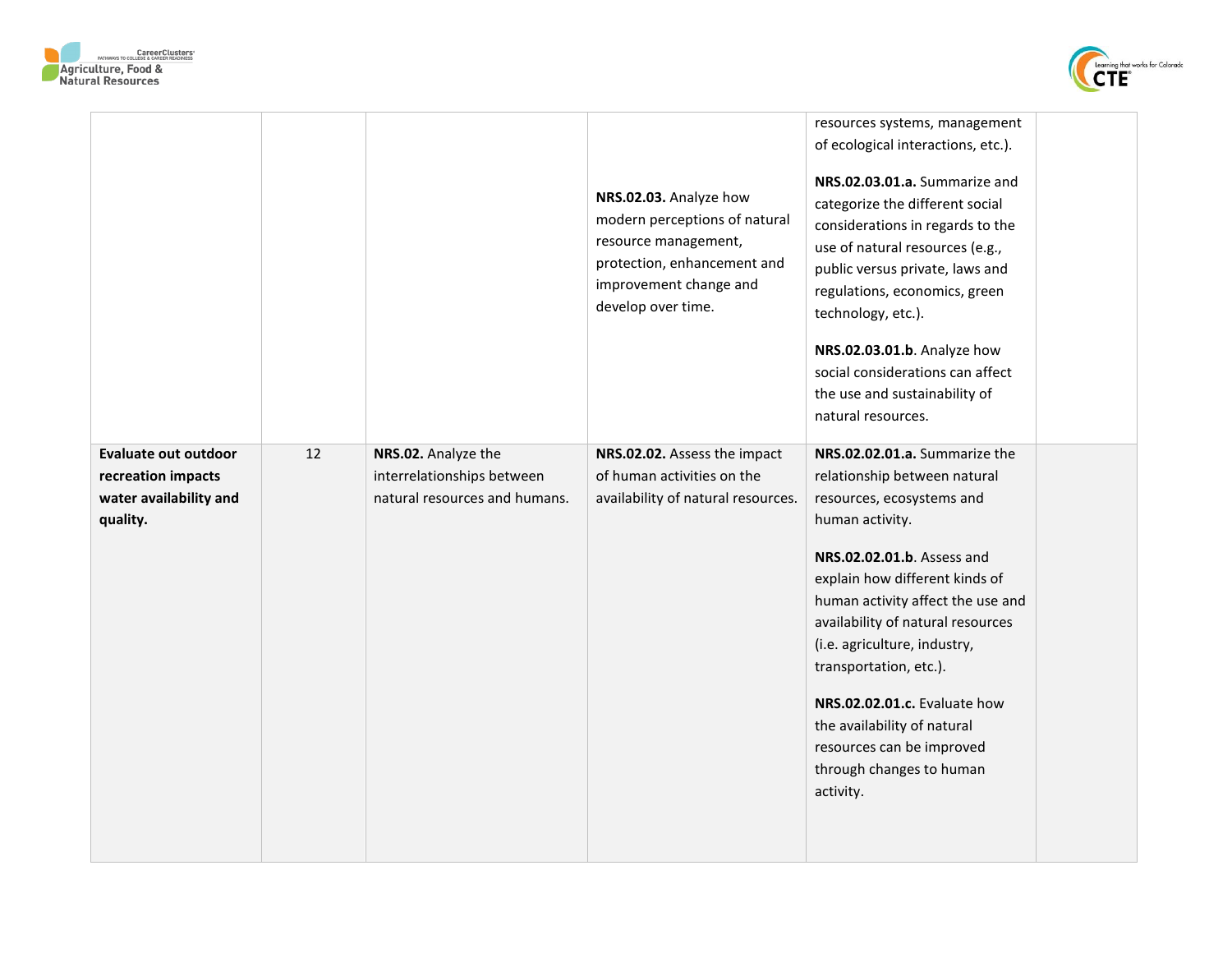



**NRS.03.** Develop plans to ensure sustainable production and processing of natural resources.

**NRS.03.01.** Sustainably produce, harvest, process and use natural resource products (e.g., forest products, wildlife, minerals, fossil fuels, shale oil, alternative energy, recreation, aquatic species, etc.).

**NRS.02.02.03.a.** Examine and describe the manner in which modern lifestyles are related to the depletion of natural resources.

**NRS.02.02.03.b.** Identify solutions to improve the sustainability of modern lifestyles.

**NRS.02.02.03.c.** Evaluate how modern lifestyles affect resource consumption and energy use and devise a strategy to prevent the complete loss of a natural resource.

**NRS.03.01.07.a.** Research and summarize how recreational uses of natural resources can be changed to improve sustainability.

**NRS.03.01.07.b.** Assess different options for improving the sustainability of outdoor recreation based on its impact on natural resources and likelihood of acceptance.

**NRS.03.01.07.c.** Evaluate an example of outdoor recreation and develop suggestions for how that activity can be made more sustainable in a manner that is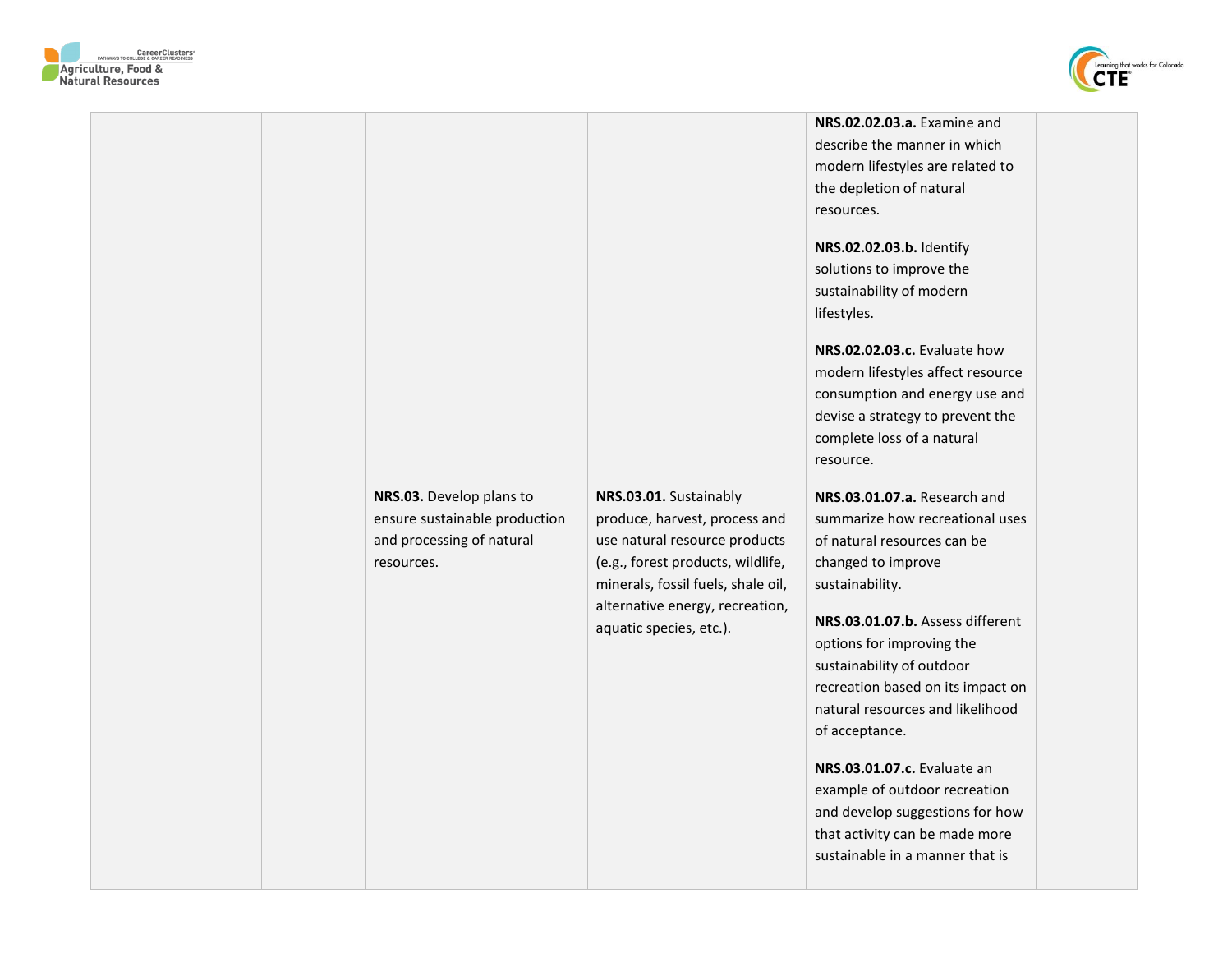



|                                                                |    | NRS.04. Demonstrate<br>responsible management<br>procedures and techniques to<br>protect, maintain, enhance, and<br>improve natural resources. | NRS.04.01. Demonstrate<br>natural resource protection,<br>maintenance, enhancement<br>and improvement techniques.                                                             | acceptable to those who take<br>part in that activity.<br>NRS.04.01.01.a. Identify and<br>categorize different kinds of<br>streams.<br>NRS.04.01.01.b. Assess and<br>explain indicators of the<br>biological health of a stream.<br>NRS.04.01.01.c. Create an<br>enhancement plan for a stream.                                                                                                                                                                                    |
|----------------------------------------------------------------|----|------------------------------------------------------------------------------------------------------------------------------------------------|-------------------------------------------------------------------------------------------------------------------------------------------------------------------------------|------------------------------------------------------------------------------------------------------------------------------------------------------------------------------------------------------------------------------------------------------------------------------------------------------------------------------------------------------------------------------------------------------------------------------------------------------------------------------------|
| Create a<br>communication to<br>promote water<br>conservation. | 12 | NRS.02. Analyze the<br>interrelationships between<br>natural resources and humans.                                                             | NRS.02.05. Communicate<br>information to the public<br>regarding topics related to the<br>management, protection,<br>enhancement, and<br>improvement of natural<br>resources. | NRS.02.05.01.a. Examine and<br>describe ways in which a<br>message regarding natural<br>resources may be communicated<br>to the public through standard<br>media sources (e.g., press, radio,<br>TV, public appearances, etc.).<br>NRS.02.05.01.b. Assess the<br>effectiveness of different<br>methods for communicating<br>natural resource messages.<br>NRS.02.05.01.c. Devise and<br>implement a strategy for<br>communicating a natural<br>resources message through<br>media. |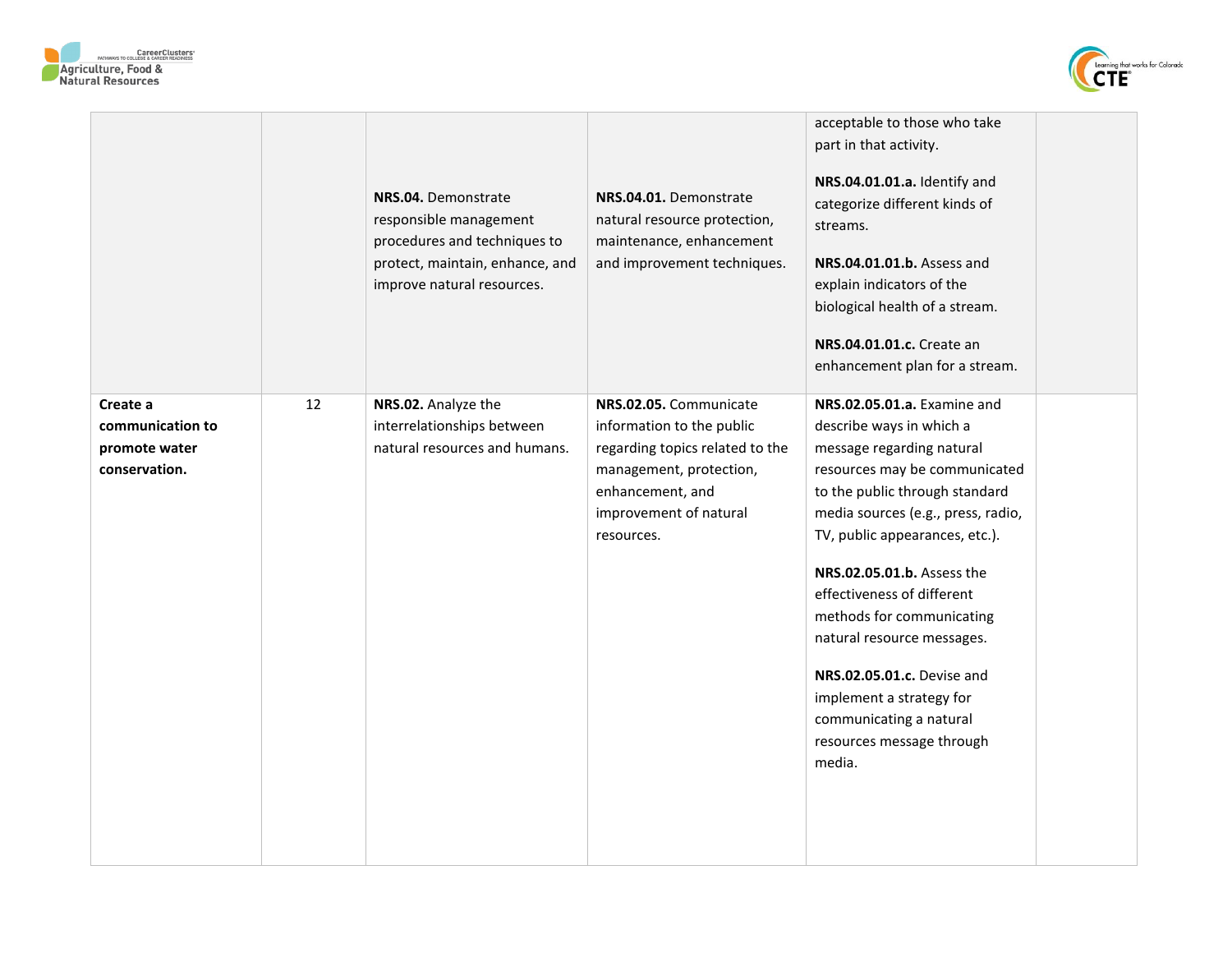